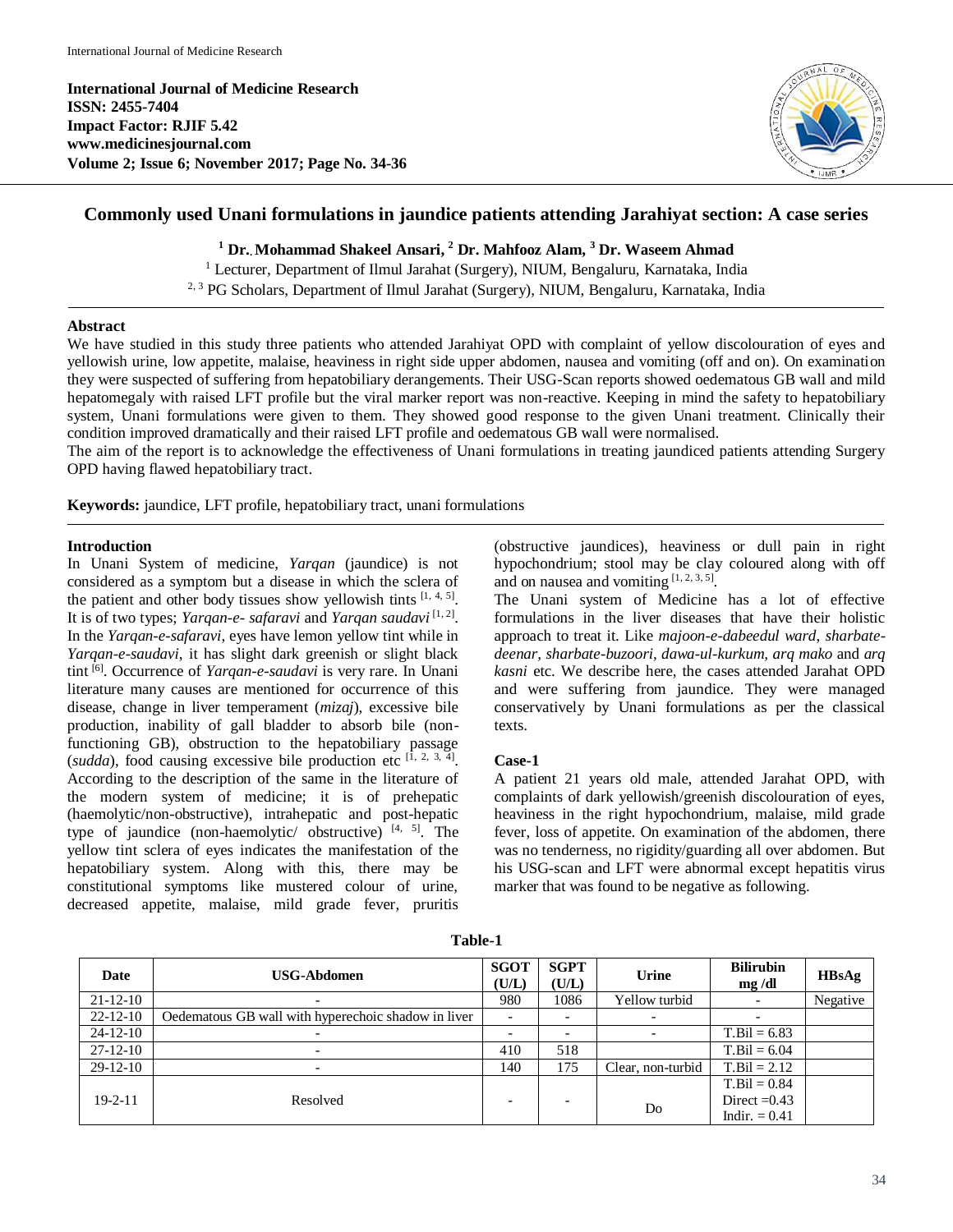#### **Case-2**

A patient 11 years old male student attended Jarahat OPD, with complaints of yellowish discolouration of eyes, loss of appetite, malaise, mild grade fever and nausea (off and on). On examination of the abdomen, there was no superficial

tenderness, no rigidity/guarding all over abdomen except dull deep tenderness in right upper abdomen. But his USG-scan and LFT were abnormal except hepatitis virus marker that was found to be negative as following.

| וחו<br>۴ |  |
|----------|--|
|----------|--|

| <b>Date</b>   | <b>USG-Abdomen</b>                                                            | <b>SGOT</b><br>(U/L)     | <b>SGPT</b><br>(U/L) | Alk.<br>Phosp. | Urine           | <b>Bilirubin</b><br>(mg/dl)   | HBsAg    |
|---------------|-------------------------------------------------------------------------------|--------------------------|----------------------|----------------|-----------------|-------------------------------|----------|
| $15 - 7 - 11$ |                                                                               | $\overline{\phantom{0}}$ |                      |                | Slightly yellow | $T.Bil = 3.0$<br>$Dir. = 1.8$ | Negative |
| $20 - 7 - 11$ | Oedematous GB wall with hyperechoic<br>shadow in liver and mild hepatomegally | 287                      | 589                  | 471            | clear           |                               |          |
| $27 - 7 - 11$ | Resolved                                                                      | 71                       | 172                  | 305            | Do              | $T.Bil. = 0.99$               |          |

### **Case-3**

A male patient, 30 years old came with deep icterus (+++), yellowish green tint in eyes, loss of appetite, malaise, mild grade fever and nauseas (off and on). On examination of the abdomen, there was no tenderness on superficial palpation, no rigidity but guarding present in the right hypochondrium and mild tenderness present on deep palpation. But his USG-scan and LFT were abnormal except hepatitis virus marker that was found to be negative.

| Date       | <b>USG-Abdomen</b>                                                            | <b>SGOT</b><br>(U/L)     | <b>SGPT</b><br>(U/L)     | Alk.<br>Phosp.           | TLC (Cell/<br>mm <sup>3</sup> | Urine              | (mg/dl)        | Bilirubin   HBsAg/HIV/<br><b>HCB</b> |
|------------|-------------------------------------------------------------------------------|--------------------------|--------------------------|--------------------------|-------------------------------|--------------------|----------------|--------------------------------------|
| $8-06-16$  | $\blacksquare$                                                                | ۰                        | $\blacksquare$           | $\blacksquare$           |                               | Slightly<br>yellow | $T.Bil = 20$   | Negative                             |
| $14-06-6$  | Oedematous GB wall with hyperechoic<br>shadow in liver and hepatosplenomegaly | 71                       | 133                      | 255                      | 12400                         |                    |                |                                      |
| $16-06-16$ |                                                                               | $\overline{\phantom{0}}$ | -                        | $\overline{\phantom{0}}$ | $\overline{\phantom{0}}$      |                    | $T.Bil = 9.5$  |                                      |
| $24-06-16$ |                                                                               |                          | $\overline{\phantom{0}}$ |                          |                               |                    | $T.Bil = 6.63$ |                                      |
| $21-06-16$ | $\overline{\phantom{0}}$                                                      |                          | $\overline{\phantom{a}}$ |                          | 8100                          |                    | $T.Bil = 3.3$  |                                      |
| $28-06-16$ | Hyperechotexture with mild splenomegally                                      | $\overline{\phantom{0}}$ |                          |                          |                               |                    | $T.Bil = 1.1$  |                                      |

**Table 3**

## **Diet regime and medicine schedule**

- a) Bed rest
- b) Fat free diet and plenty of oral fluid.
- c) *Arq Mako + Arq Kasni* (50 ml each, empty stomach)

| d) Dawa-ul-Kurkum        | 6 g x BID                         |
|--------------------------|-----------------------------------|
| e) Majoon-e-Dabeedulward | 6 g x BID                         |
| f) Sharbat-e-Deenar      | $20 \text{ ml} \times \text{BID}$ |
| g) Sharbat-e-Buzoori     | $20 \text{ ml} \times \text{BID}$ |

## **Discussion**

As per the Unani literature the diseases due to *soo-e-mizaj* and *soo-e-tarkeeb* of different important organs of the body may be treated by utilising following efficacy of Unani formulations;

- *Tanqiyae mawad* (Evacuation of morbid humours)
- *Imalae Mawad* (Diversion of Humours to site from where it can be easily excreted)
- *Mussakin* (*hararat* and *Wajáa*)
- *Muhallil-e-waram* (anti-inflammatory)

*Tanqiya-e-mawad* means painless evacuation of morbid *mawad* from the whole body or locally, reducing its load over the tissues that give way to act *Tabiyat*. *Tabiyat* maintain qualitative and quantitative homeostasis of all the four humours of the body that actually maintain the normal health [1]. *Imala-e-Mawad* is the process in which the diversion of morbid *mawad* takes place from affected organ and tissues to the site from where it can be easily excreted from the body tissues (kidneys, liver, skin and intestine).

The Unani formulations, *arq-e-mako* and *arq-e-kasni* have good anti-inflammatory effect especially to the liver (*kabid*). In *dawa-ul-kurkum*, having the main ingredient crocus sativus (Saffron), known for its antioxidant property which provides safety to the hepatobiliary structures from toxic radicals produced during various metabolic reactions [7] . *majoon-edabeedul ward*, has nice effects in *warm-e-kabid* and *Zuaf-e-Kabid* and it is also mild laxative and bulk forming substance, as the bile has affinity to bind with fibres (cellulose) so it also help in excretion of bile along with stool [8] . *Sharbat-e-deenar* has anti-inflammatory, antipyretic and *mufatte sudad* efficacy, so it helps in reducing the inflammation, clearing the biliary channels to establish free circulation of bile that helps in healing of injured liver [7, 8] . Apart from these, *sharbt-ebuzoori* has diuretic efficacy that flushes out water soluble bile via urine. This further reduces the load of bile and protects liver from back pressure of bile. It might be possible that it helps to convert unconjugated bilirubin into conjugated one, this form is water soluble, flushes easily the bile out from the kidneys. Thus it can be seen that the Unani formulations have very good healing effect in jaundice. The patient reports show that there is very surprising result of the Unani formulations to cure jaundice.